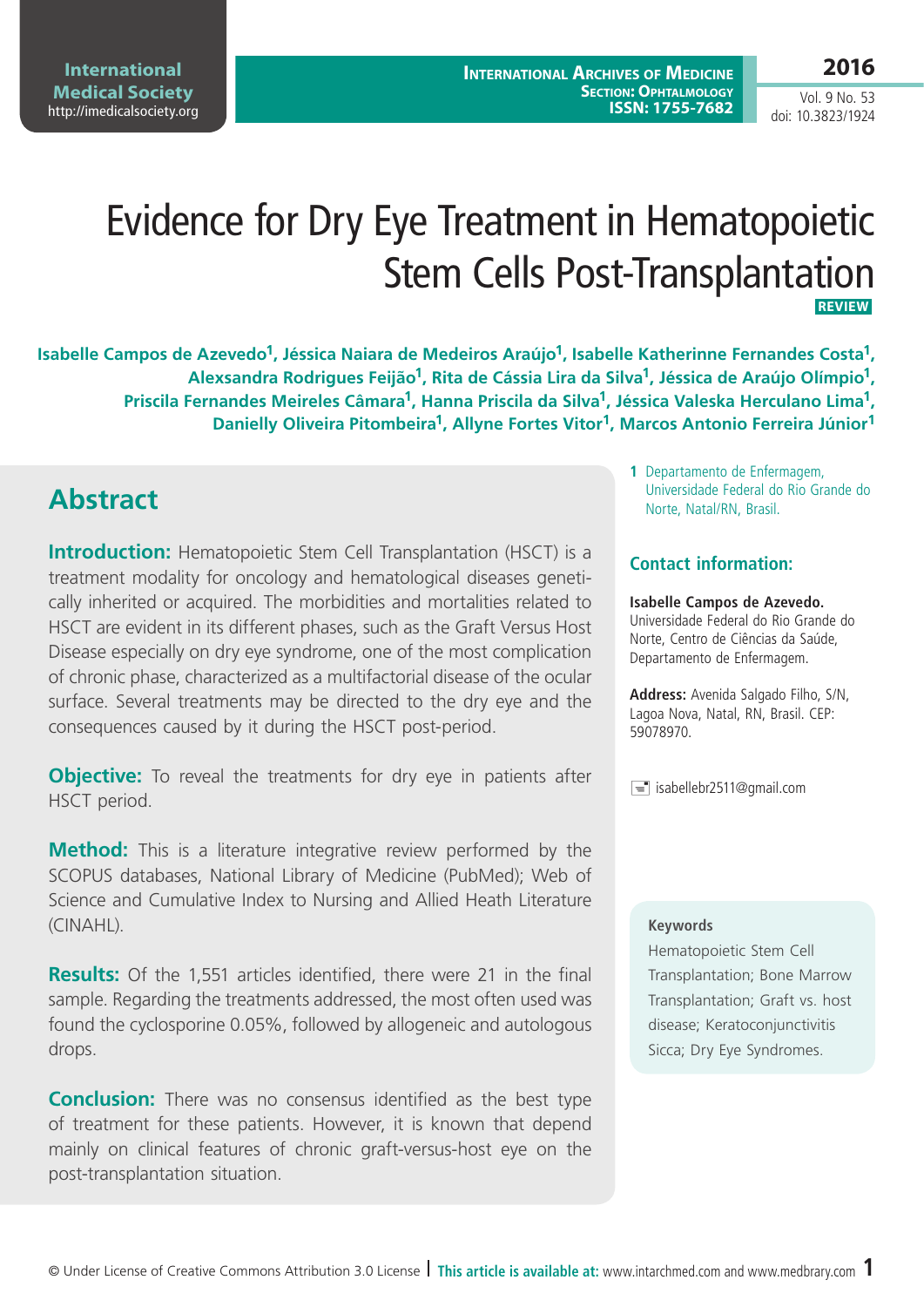**International Archives of Medicine Section: Ophtalmology ISSN: 1755-7682**

**2016** Vol. 9 No. 53

doi: 10.3823/1924

### **Introduction**

The Hematopoietic Stem Cell Transplantation (HSCT) is a treatment modality used more frequently for oncology and hematological diseases genetically inherited or acquired [1-2]. The HSCT may occur by autologous transplantation, when Hematopoietic Progenitor Cells (HPC) are from the patient; allogeneic when HPC come from donors with compatible Human Leukocyte Antigen (HLA), related when they are of the same family and not related if it is not from an inbred donor; or syngeneic transplantation, when HPC are from identical twins [3].

The morbidities and mortalities related to HSCT are expressive in its different phases, from pre-transplantation and conditioning until the stage of posttransplantation recovery, in which these risks are magnified [2]. The graft-versus-host disease (GVHD) is presented as the main complication after HSCT, more frequently in allogeneic transplantations [1-3]. This can affect many organ systems and cause consequences to transplant patients, both in an acute form, in the first 100 days after HSCT as in the chronic form after this period [4].

One of the main complications of GVHD chronic phase is the dry eye syndrome, characterized by a multifactorial disease of the ocular surface that results in discomfort, visual disturbance, and tear film instability with potential damage to the ocular surface resulting mucin dysfunction [5] of immunemediated inflammation and fibrosis [6].

Dry eye syndrome is divided into two phases, which mechanisms include irritating environmental stimuli to ocular tissues during the first phase; and developments neuropathic, metabolic or inflammatory in the second phase with the consequent instability of the tear film, decreased tear secretion and increased evaporation or change in the composition of the tear [7-8].

Several treatments may be directed to the dry eye, to problems and complications caused by it during the HSCT post-period. Thus, it was decided to carry out an integrative literature review to highlight the treatments for dry eye in patients after HSCT period to support discussions on the subject.

## **Method**

It is an integrative literature review defined as a specific method to synthesize and evaluate evidence available in the literature to provide a greater understanding of specific research problem [9-10].

The following steps were created to check the critical scientific review: identification of the problem or research question; literature search, with inclusion of the definition of inclusion and exclusion criteria of the articles; evaluation of data for defining the information to be extracted from selected articles; critical analysis of selected studies and the presentation of the review [10].

In the origin of the study there was the following question: What are the treatments for dry eye in patients in transplantation of hematopoietic stem cells post-period?

The search in the databases occurred in June 2015, conducted by peers using proxy licensed by the Federal University of Rio Grande do Norte/Brazil [\(www.capes.ufrn.br/porta 3128](www.capes.ufrn.br/porta 3128)) on different machines, at the same time and same network internet through the access to the following databases: SCOPUS, National Library of Medicine (PubMed); Web of Science and Cumulative Index to Nursing and Allied Heath Literature (CINAHL).

To search databases, the following keywords and their synonyms were used, identified in the Medical Subject Headings (MeSH): 1# (Hematopoietic Stem Cell Transplantation OR Transplantation, Hematopoietic Stem Cell OR Stem Cell Transplantation, Hematopoietic); 2# (Bone Marrow Transplantation OR Transplantation, Bone Marrow OR Grafting, Bone Marrow OR Bone Marrow Grafting OR Bone Marrow Cell Transplantation OR Transplantation, Bone Marrow Cell); 3# (Dry Eye Syndromes OR Dry Eye Syndrome OR Syndrome, Dry Eye OR Syndromes, Dry Eye); 4# (Therapeutics OR Therapeutic OR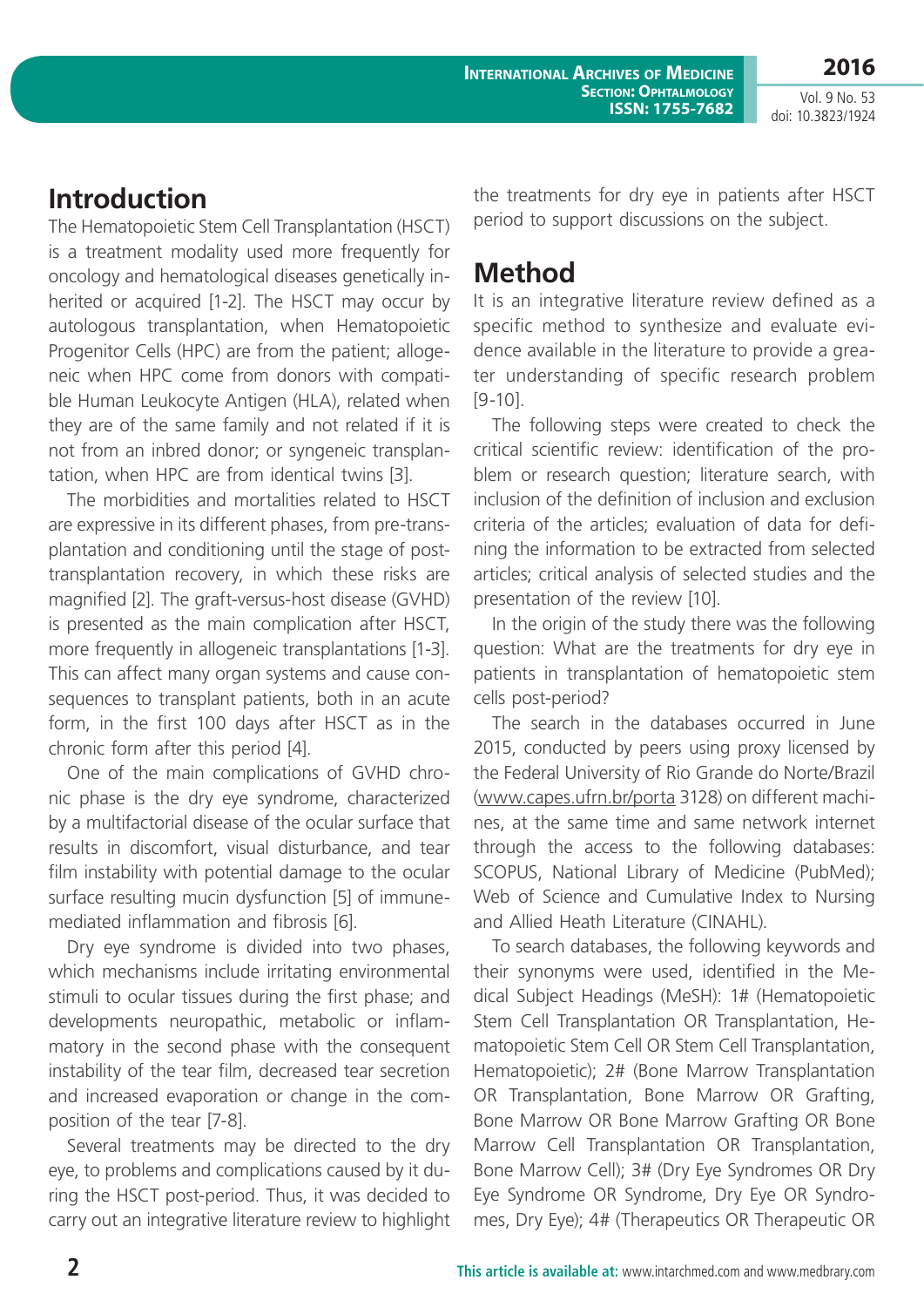**2016**

Vol. 9 No. 53 doi: 10.3823/1924

Treatment OR Treatments OR Therapy OR Therapies). The crosses were performed with the use of Boolean operator as 1# AND 3# AND 4# and 2# AND 3# AND 4#.

Each database carried out a not controlled search to identify studies that by indexing differences would not be located using the controlled descriptor.

For a selection of the studies, the following inclusion criteria were used: full articles available on selected databases and articles addressing treatments for dry eye in patients of post-transplantation hematopoietic stem cells/bone marrow transplantation. Editorials, letters to the editor, abstracts, expert opinion, reviews, books, book chapters, theses, and dissertations were excluded.

After the search, studies were pre-selected with a careful reading of the titles and abstracts to identify the relationship with the guiding question of the review and the adopted inclusion and exclusion criteria. Then, the reading of the pre-selected items was held in full by a pair of independent reviewers. Disagreements between reviewers were resolved by consensus or by the opinion of a third reviewer [11-12].

For the analysis and data extraction, a script that contains the following information was developed and used: a publication of the identification, location of the study, methodological aspects, adopted treatment, conclusions/limitations of the research [13]. The strategy used for critical evaluation of the studies was to identify the level of evidence and grade of recommendation. Articles were classified according to the level of evidence, to consider the research design of each study [14].

The electronic search process of studies in the databases resulted in 1,551 articles, of which 21

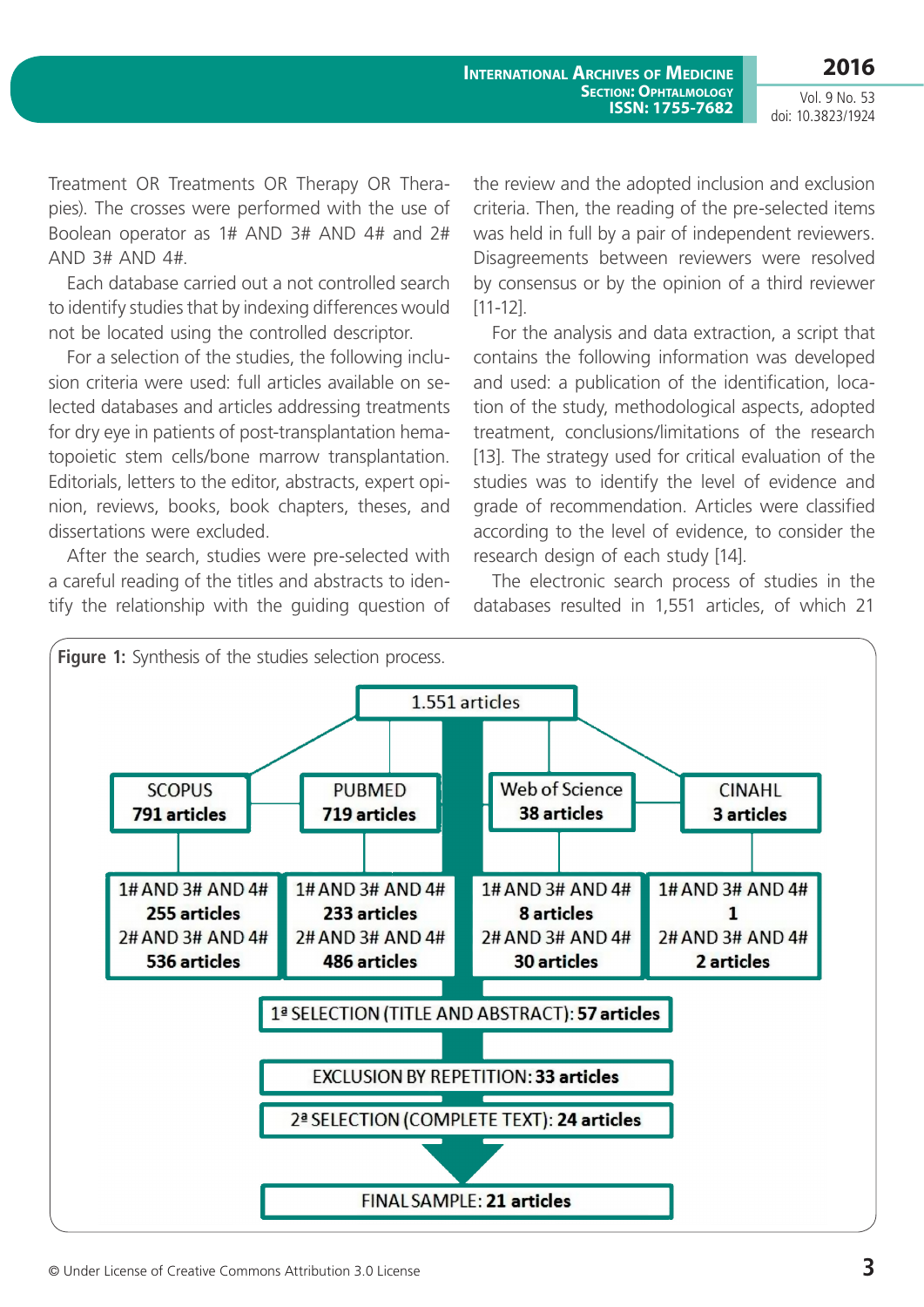were selected to compose the review sample. The articles repeated in the database were excluded, as shown in **Figure 1**.

After reading the articles in full, the data have been described and presented in a **table 1** and **figure 2**.



**Table 1.** Characterization of the articles according to year, reference/database, place/language and method/ level of evidence/grade of recommendation. Natal, 2016 ( $n = 21$ ).

| Year | <b>Author/Database</b>                                                                                   | Country/<br>Language | Méthod/Evidênce<br><b>Level/Degree of</b><br><b>Recommendation</b> |
|------|----------------------------------------------------------------------------------------------------------|----------------------|--------------------------------------------------------------------|
| 2003 | - Ogawa Y, Okamoto S, Mori T, Yamada M, Mashima Y, Watanabe R. et al.<br> 15 <br>- Scopus                | - Japan<br>- English | - Clinical essay study<br>- Evidence II<br>- Moderate degree       |
| 2012 | - Pezzotta S, Fante CD, Scudeller L, Cervio M, Antoniazzi ER, Perotti C. [16]<br>- Scopus/Web of Science | - Italy<br>- English | - Clinical essay study<br>- Evidence III<br>- Moderate degree      |
| 2012 | - Weng J, He C, Lai P, Luo C, Guo R, Wu S. et al. [17]<br>- Scopus/Pubmed                                | - China<br>- English | - Clinical essay study<br>- Evidence III<br>- Moderate degree      |
| 2010 | - Ogawa Y, Dogru M, Uchino M, Tatematsu Y, Kamoi m, Yamamoto Y. et al.<br> 6 <br>- Scopus                | - Japan<br>- English | - Clinical essay study<br>- Evidence III<br>- Moderate degree      |
| 2008 | - Wang Y, Ogawa Y, Dogru M, Kawai M, Tatematsu Y, Uchino M. et al. [18]<br>- Scopus/Web of Science       | - Japan<br>- English | - Clinical essay study<br>- Evidence III<br>- Moderate degree      |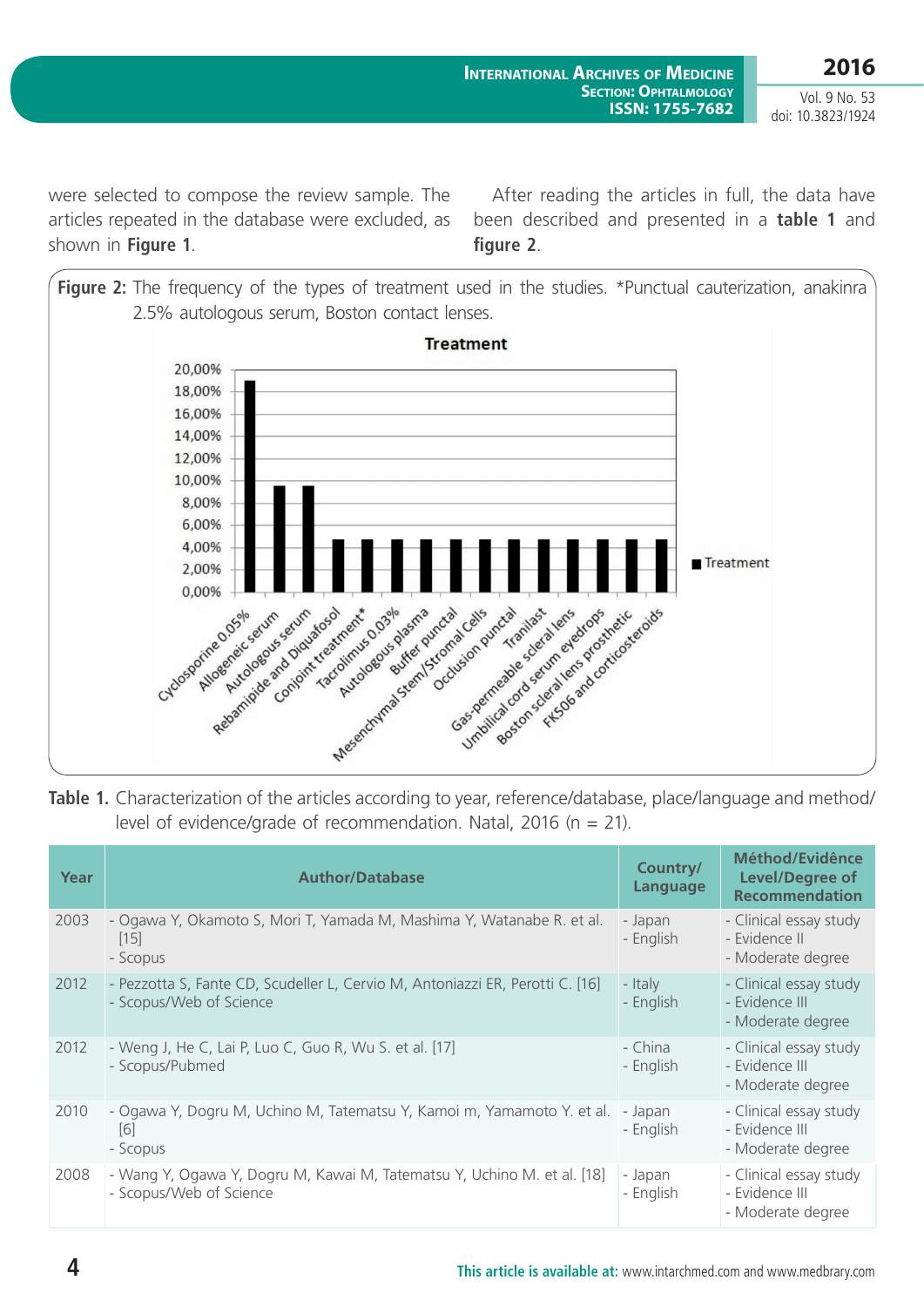### **2016**

#### **International Archives of Medicine Section: Ophtalmology ISSN: 1755-7682**

Vol. 9 No. 53 doi: 10.3823/1924

| Year | <b>Author/Database</b>                                                                                      | Country/<br><b>Language</b> | Méthod/Evidênce<br><b>Level/Degree of</b><br><b>Recommendation</b> |
|------|-------------------------------------------------------------------------------------------------------------|-----------------------------|--------------------------------------------------------------------|
| 2007 | - Yoon KC, Jeong IY, Im SK, Park YG, Kim HJ, Choi J. [19]<br>- Scopus                                       | - South Korea<br>- English  | - Clinical essay study<br>- Evidence III<br>- Moderate degree      |
| 2013 | - Sanz-Marco E, Udaondo P, García-Delpech S, Vazquez A, Diaz-Llopis M.<br>$[20]$<br>- Pubmed                | - Spain<br>- English        | - Cohort study<br>- Evidence IV<br>- Moderate degree               |
| 2012 | - Sabti S, Halter JP, Fränkl BCB, Goldblum D. [21]<br>- Scopus/Web of Science                               | - Switzerland<br>- English  | - Cohort study<br>- Evidence IV<br>- Moderate degree               |
| 2012 | - Na KS, Kim MS. [22]<br>- Scopus/Web of Science/PUBMED/CINAHL                                              | - South Korea<br>- English  | - Case-control study<br>- Evidence IV<br>- Moderate degree         |
| 2010 | - Malta JB, Soong HK, Shtein RM, Musch DC, Rhoades W, Sugar A. et al.<br>$[23]$<br>- Scopus/Web of Science  | - USA<br>- English          | - Case-control study<br>- Evidence IV<br>- Moderate degree         |
| 2009 | - Dastjerdi MH, Hamrah M, Dana R. [24]<br>- Pubmed                                                          | - USA<br>- English          | - Cohort study<br>- Evidence IV<br>- Moderate degree               |
| 2007 | - Takahide K, Parker PM, Wu M, Hwang WYK, Carpenter PA, Moravec C. et<br>al. [25]<br>- Scopus               | - USA<br>- English          | - Cohort study<br>- Evidence IV<br>- Moderate degree               |
| 2006 | - Leite SC, Castro RS, Alves M, Cunha DA, Correa MEP, Silveira LA, et al. [26]<br>- Scopus/Web of Science   | - Brazil<br>- English       | - Case-control study<br>- Evidence IV<br>- Moderate degree         |
| 2006 | - Lelli Júnior GJ, Musch DC, Gupta A, Farjo QA, Nairus TM, Mian SI. [27]<br>- Scopus                        | - USA<br>- English          | - Cohort study<br>- Evidence IV<br>- Moderate degree               |
| 2006 | - Rao SN, Rao RD. [28]<br>- Scopus                                                                          | - USA<br>- English          | - Cohort study<br>- Evidence IV<br>- Moderate degree               |
| 2015 | - Yamane M, Ogawa Y, Fukui M, Kamoi M, Saijo-Ban Y, Yaguchi S. et al. [5]<br>- Pubmed                       | - Japan<br>- English        | - Case study<br>- Evidence VI<br>- Weak degree                     |
| 2014 | - Grob S, Dana R. [29]<br>- Cinahl                                                                          | - USA<br>- English          | - Case study<br>- Evidence VI<br>- Weak degree                     |
| 2012 | - Yaguchi S, Ogawa Y, Kamoi1 M, Uchino M, Tatematsu Y, Ban Y. et al. [30]<br>- Scopus                       | - Japan<br>- English        | - Case series study<br>- Evidence VI<br>- Weak degree              |
| 2007 | - Jacobs DS, Rosenthal P. [31]<br>- Scopus/Web of Science                                                   | - USA<br>- English          | - Case series study<br>- Evidence VI<br>- Weak degree              |
| 2007 | - Chiang CC, Lin JM, Chen WL, Tsai YY. [32]<br>- Scopus                                                     | - China<br>- English        | - Case study<br>- Evidence VI<br>- Weak degree                     |
| 2001 | - Ogawa Y, Okamoto S, Kuwana M, Mori T, Watanabe R, Nakajima T. et al.<br>$[33]$<br>- Scopus/Web of Science | - Japan<br>- English        | - Case study<br>- Evidence VI<br>- Weak degree                     |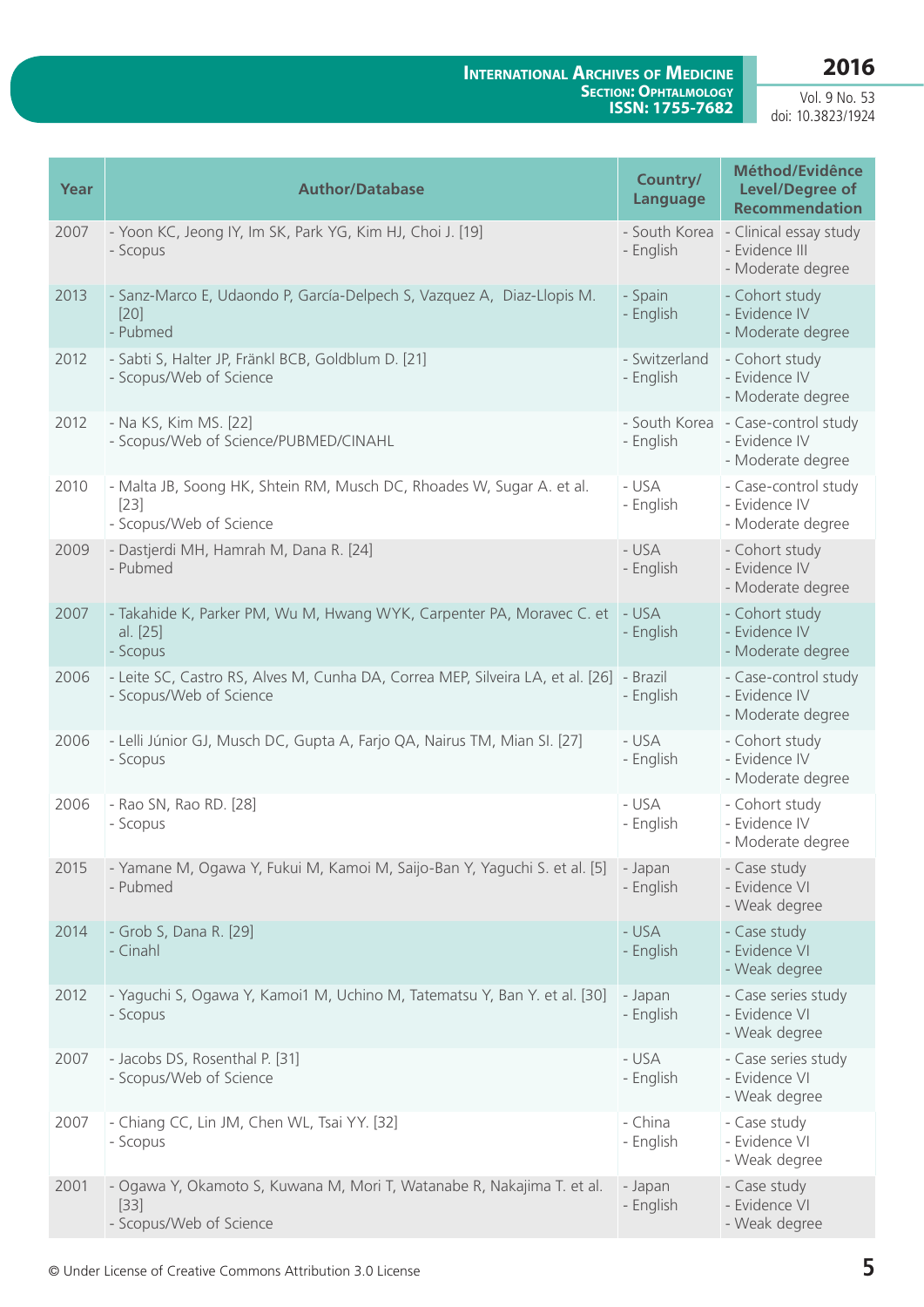**2016** Vol. 9 No. 53

doi: 10.3823/1924

### **Results**

Out of 1.551 articles identified, there were 57 included in the first selection (title and abstract reading). Of them, 33 were excluded because they were repeated in the bases. Thus, 24 were elected to reading the full text, however, three were excluded because they did not fit the inclusion criteria and answer the guiding question adopted. Thus, the final review sample was composed of 21 studies of selected for reading in its full.

**Table 1** shows the consolidated of the studies included in the review. Regarding the country of such studies, it was found that seven (33.33%) were developed in Japan, followed by six (28.57%) in the United States of America (USA), two (9.52%) in China, two (9.52%) in South Korea, one (4.76%) in Brazil, one (4.76%) in Italy, one (4.76%) in Switzerland and one (4.76 %) in Spain. According to the language and year of publication, it was found that all articles (100%) were in English, and ten (47.61%) were published in the last five years.

As for the method used, six articles (28.57%) used the clinical essay, six (28.57%) were cohort studies, four (19.04%) were case studies, three were case-control (14.28%) and two were series of cases (9.52%). Concerning to the evidence level/degree of recommendation, fifteen articles (71.42%) showed evidence level III and IV and a moderate degree of recommendation and the rest had evidence level VI and low degree of recommendation. **(Table 1)**

**Figure 2** represents the consolidation of the types of treatments used in the studies. It was shown more frequently to the use of Cyclosporin 0.05% in all four studies (19.04%), followed by allogeneic drops in two studies (9.52%) and two other autologous drops (9.52%). Other therapeutic appeared only in one study each (4.76%).

## **Discussions**

The identification and analysis of the studies´ components in this review identified the scientific evidence for the treatment of dry eye in patients after HSCT. Several dry eye treatment strategies were found, such as the use of topical cyclosporine, linoleic acid, omega-3 fatty acids, androgens, some types of tetracyclines and steroids [34]. However, a consensus to define the best treatment for dry eye in the reviewed studies has not identified. The choice of appropriate treatment will depend in particular clinical characteristics presented in the post-transplantation with chronic ocular graft-versus-host.

The use of cyclosporine 0.05% occurred more frequently among the studies (19.04%). On this treatment, other studies report that the drug acts as an immunomodulatory agent that blocks the proliferation of T cells and receptor signal transduction [35-36-37-38]. When T cells are activated on the ocular surface in dry eye syndrome, corneal sensitivity is decreased, which results in an exacerbation of dry eye caused by the decrease in reflex tearing, which can cause damage to the ocular surface [35-39- 40]. Thus, cyclosporine results in a reduction of inflammation and an increased tear production [41].

Other studies have demonstrated the efficacy of topical cyclosporine 0.05% in treating dry eye [35-42-43] and corroborated the findings of this review. On the other hand, a survey reveals that in Japan, the use of cyclosporin A is not an approved treatment for dry eye. [44]

Other therapeutic options used are the allogeneic and autologous drops. A cohort study of patients with severe ocular disorder demonstrated the safety of the use of allogeneic serum eye drops for dry eye treatment since there are no universal consensus criteria for selecting patients suitable for autologous blood donation. It is known that therapeutic option is contraindicated in elderly patients, children, and patients with certain disorders. It is noteworthy that the serum from a patient may contain potentially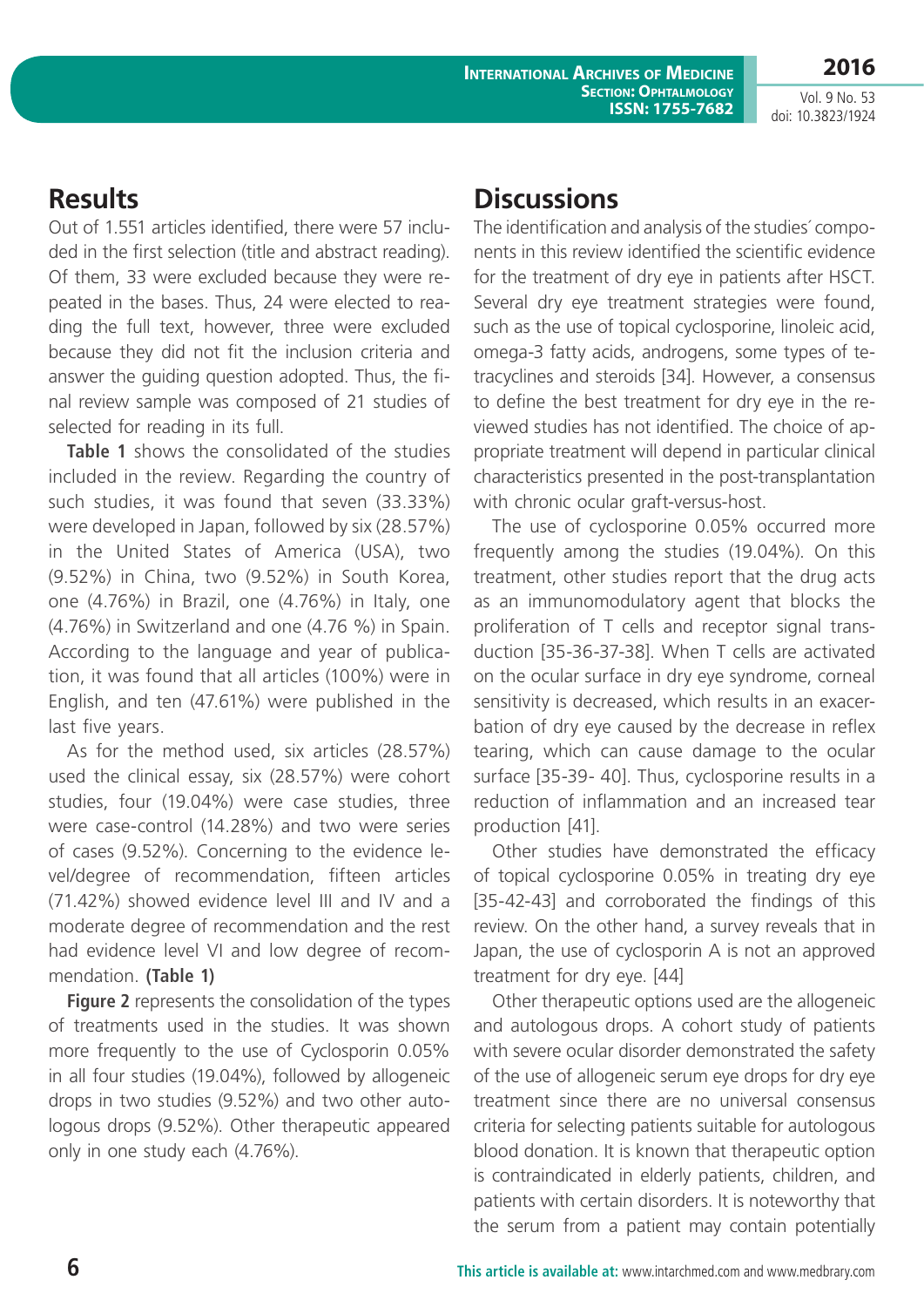**2016**

Vol. 9 No. 53 doi: 10.3823/1924

harmful drug metabolites, as well as the presence of pro-inflammatory mediators [45].

The use of diquafosol ophthalmic solution 3% and rebamipide was reported in a study conducted in Japan as new pharmacological agents for the treatment of dry eye [44]. The solution diquafosol 3% ophthalmic stimulated tear and mucin secretion on the ocular surface directly and rebamipide favored mucin secretion by goblet cells attached directly to the conjunctiva of the eye surface. The eye drops treat selectively the layer of the tear film and increases their stability, making them effective for the treatment of dry eye [46].

The drops tacrolimus 0.03% were also shown as a form of treatment for dry eye. Research reported that tacrolimus, also known as FK506, is an immunosuppressive drug that inhibits the immune response mediated by T cells, about 10 to 100 times more potent than cyclosporine [47].

A retrospective study also described the effectiveness and safety of topical tacrolimus ointment 0.02% in patients with GVHD with chronic eye inflammation of the ocular surface but reported that the concentration of tacrolimus for the control of ocular diseases caused by immune system even has been established [47]. When investigated the efficacy of topical ophthalmic drops of 0.03% tacrolimus to the treatment of dry eye in GVHD in resistant or intolerant patients to topical cyclosporine 0.05%, there is evidence that these resistant or intolerant patients to Cyclosporin can be effectively treated by the use of tacrolimus 0.03% [20].

Regarding the use of rich autologous plasma drops in growth factors, its effect is similar to the use of allogeneic eye drops, as mentioned above. However, the growth factors present also contribute to the renewal of the corneal epithelial cells because they are involved in the proliferation, differentiation, migration, and apoptosis [16-48].

Another therapeutic measure identified was occlusion of lachrymal puncta. As shown by the study, caps are placed on the upper or lower points to occlude the opening to decrease the output of the few tears produced, increasing the retention time, and thus moisture outside the eye [49].

Mesenchymal stromal cells act as sulfasalazine, making them remedial once limited to tissue destruction and enhance the repair in various diseases [50]. Thus, these cells protect the ocular surface inflammation by suppressing the dry eye disease [51].

The use of Tranilast<sup>®</sup> inhibits the production and release of inflammatory mediators, eye cytokines and inhibits collagen synthesis. Although not widely studied, a study has shown that its use improved tearing reflection. Moreover, the topic Tranilast® can act in preventing fibrosis of the surface around the holes of the tear ducts near the exterior ocular surface, where the intact acini of the lacrimal gland are present in the light phase of dry eye. Therefore, this therapy is effective in the initial stage of the dry eye [6].

Treatment with a gas-permeable scleral lens allows control of evaporation, acting as a permeable protective covering gas to the cornea and conjunctiva. The protection against evaporation and mechanical trauma to the eyelid blinking allows the regeneration of corneal defects in the presence of appropriate gas infusion [25]. Another study that evaluated the use of this lens for the severe dry eye by aqueous deficiency reported benefits for rehabilitation of dry eye [52].

The umbilical cord serum eye drops also recommended as a treatment for dry eye is targeted with many advantages over the peripheral blood serum. It contains higher concentrations of neurotrophic growth factors and promotes proliferation and differentiation of corneal epithelium [53-54].

Another form of treatment used was the association between FK506 and corticosteroids, which has proven effective in the treatment of severe dry eye in patients with chronic GVHD. The beneficial effect of corticosteroids reported on the findings [33] corroborates those described in other studies,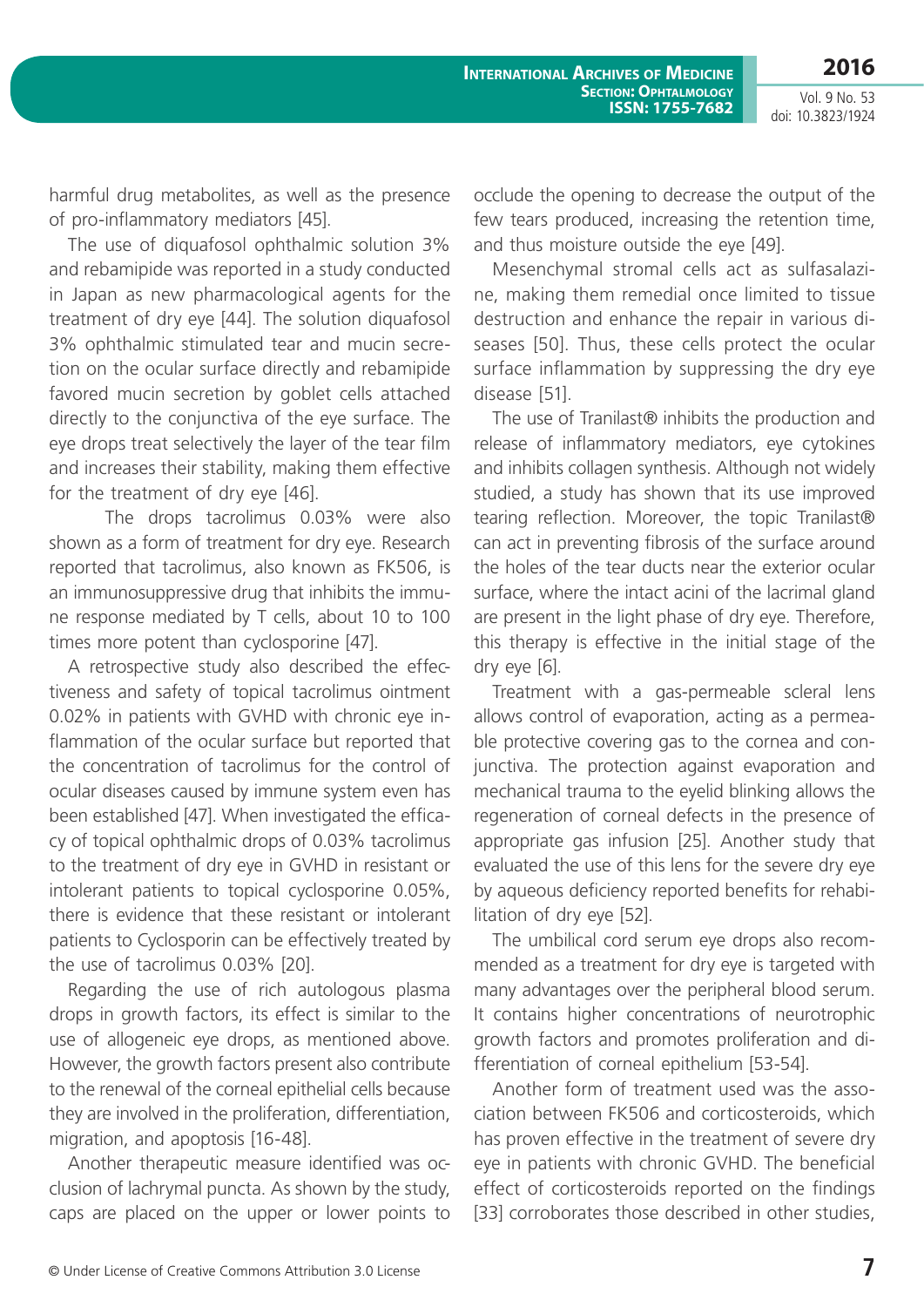the use of which is recommended especially when there is a proliferation of signs of inflammation [55].

Another review article reported that corticosteroids continue to be essential for the control of chronic GVHD. Systemic use is the base of treatment of acute exacerbations of chronic GVHD. However, there is insufficient data to demonstrate the efficacy of topical steroids in chronic GVHD eye [56].

### **Conclusion**

In this review, various types of treatments used for dry eye in patients after HSCT became clear. However, there is no consensus as to the best type of treatment for these patients. It is known that the appropriate therapy will depend primarily on the clinical characteristics presented when in a post-operative situation with chronic graft-versushost eye.

Evidence identified demonstrated a degree of recommendation from moderate to weak, which suggests the urgent need for studies with designs that have a high level of evidence and the degree of strong recommendation to be stronger evidence established for the treatment of dry eye in the types of patients covered in this review, considering the high frequency of this syndrome.

### **References**

- **1.** Voltarelli JC, Pasquini R, Ortega ETT. Transplante de célulastronco hematopoéticas. São Paulo: Atheneu; 2009. 1280p.
- **2.** Santos CLT, Sawada NO, Santos JLF. Evaluation of the healthrelated quality of life of hematopoietic stem cell transplantation patients. Rev Latino-Am Enfermagem. 2011; 19(6): 1322-8.
- **3.** Ministério da Saúde (BR). Portaria Nº 931 de 2 de maio de 2006. Aprova o Regulamento Técnico para Transplante de Células-Tronco Hematopoéticas. Brasília: Ministério da Saúde; 2006. 16p.
- **4.** Azevedo W. Doença enxerto versus hospedeiro aguda A-GVHD. Rev Bras Hematol Hemoter. 2010; 32(Supl. 1): 16-21.
- **5.** Yamane M, Ogawa Y, Fukui M, Kamoi M, Saijo-Ban Y, Yaguchi S. et al. Long-term rebamipide and diquafosol in two cases of immune-mediated dry eye. Optom Vis Sci. 2015; 92(4): 25-32.
- **6.** Ogawa Y, Dogru M, Uchino M, Tatematsu Y, Kamoi m, Yamamoto Y. et al. Topical tranilast for treatment of the early stage of mild dry eye associated with chronic GVHD. Bone Marrow Transplant. 2010; 45: 565-9.
- **7.** Fonseca EC, Arruda GV, Rocha EM. Olho seco: etiopatogenia e tratamento. Arq Bras Oftalmol. 2010; 73(2): 197-203.
- **8.** França CFSM, Fernandes APNL, Carvalho DPSRP, Xavier SSM, Ferreira Junior MA, Botarelli FR, et al. Evidence of interventions for the risk of dry eye in critically ill patients: an integrative review. Applied Nursing Research. 2016; 29: 14-7.
- **9.** Broome ME. Integrative literature reviews for the development of concepts. In Rodgers BL, Knafl KA. Editors. Concept Development in Nursing. W.B. Saunders Co., Philadelphia, PA.1993; pp. 231-50.
- **10.** Whittemore R, Knafl K. The integrative review: updated methodology Methodological issues in nursing research. J Adv Nurs. 2005; 52(5): 546-53.
- **11.** Kitchenham, B. Procedures for performing systematic review. Software Engineering Group, Department of Computer Science, Keele University, Keele (UK); 2004.
- **12.** Ham W, Jordan P. Systematic review as a research method in postgraduate nursing education. Health SA Gesondheid. 2015; (20).
- **13.** Ministério da Saúde (BR). Secretaria de Ciência, Tecnologia e Insumos Estratégicos. Departamento de Ciência e Tecnologia. Diretrizes metodológicas: elaboração de revisão sistemática e metanálise de ensaios clínicos randomizados. Brasília: Ministério da Saúde; 2012.
- **14.** Melnyk BM, Fineout-Overholt E, Stillwell SB, Williamson KM. Evidence-based practice: step by step. Am J Nurs. 2010; 110(5): 51-3.
- **15.** Ogawa Y, Okamoto S, Mori T, Yamada M, Mashima Y, Watanabe R. et al. Autologous serum eye drops for the treatment of severe dry eye in patients with chronic graft-versus-host disease. Bone Marrow Transplant. 2003; 31: 579-83.
- **16.** Pezzotta S, Fante CD, Scudeller L, Cervio M, Antoniazzi ER, Perotti C. Autologous platelet lysate for treatment of refractory ocular GVHD. Bone Marrow Transplant. 2012; 47: 1558-63.
- **17.** Weng J, He C, Lai P, Luo C, Guo R, Wu S. et al. Mesenchymal stromal cells treatment attenuates dry eye in patients with chronic graft-versus-host disease. Mol Ther. 2012; 20(12): 2347-54.
- **18.** Wang Y, Ogawa Y, Dogru M, Kawai M, Tatematsu Y, Uchino M. et al. Ocular surface and tear functions after topical cyclosporine treatment in dry eye patients with chronic graft-versus-host disease. Bone Marrow Transplant. 2008; 41: 293-302.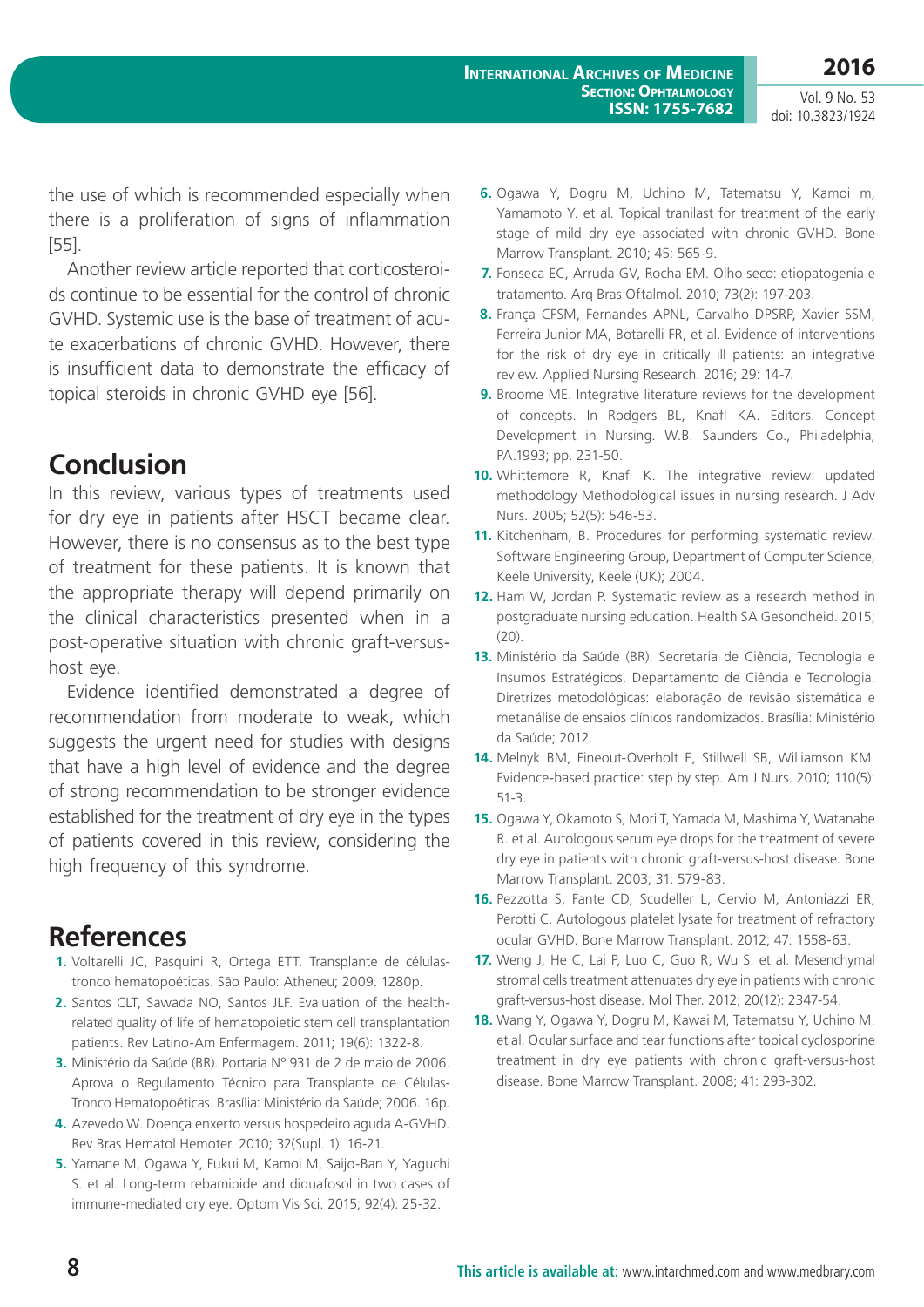- **19.** Yoon KC, Jeong IY, Im SK, Park YG, Kim HJ, Choi J. Therapeutic effect of umbilical cord serum eyedrops for the treatment of dry eye associated with graft-versus-host disease. Bone Marrow Transplant. 2007; 39: 231-5.
- **20.** Sanz-Marco E, Udaondo P, García-Delpech S, Vazquez A, Diaz-Llopis M. Treatment of Refractory Dry Eye Associated with Graft Versus Host Disease with 0.03% Tacrolimus Eyedrops. J Ocul Pharmacol Ther. 2013; 29(8): 776-83.
- **21.** Sabti S, Halter JP, Fränkl BCB, Goldblum D. Punctal occlusion is safe and efficient for the treatment of keratoconjunctivitis sicca in patients with ocular GvHD. Bone Marrow Transplant. 2012; 47: 981-4.
- **22.** Na KS, Kim MS. Allogeneic serum eye drops for the treatment of dry eye patients with chronic graft-versus-host disease. J Ocul Pharmacol Ther. 2012; 28(5): 479-83.
- **23.** Malta JB, Soong HK, Shtein RM, Musch DC, Rhoades W, Sugar A. et al. Treatment of ocular graft-versus-host disease with topical cyclosporine 0.05%. Cornea. 2010; 29(12): 1392-6.
- 24. Dastierdi MH, Hamrah M, Dana R, High-frequency topical cyclosporine 0.05% in the treatment of severe dry eye refractory to twice-daily regimen. Cornea. 2009; 28(10): 1091-6.
- **25.** Takahide K, Parker PM, Wu M, Hwang WYK, Carpenter PA, Moravec C. et al. Use of fluid-ventilated, gas-permeable scleral lens for management of severe keratoconjunctivitis sicca secondary to chronic graft-versus-host disease. Biol Blood Marrow Transplant. 2007; 13: 1016-21.
- **26.** Leite SC, Castro RS, Alves M, Cunha DA, Correa MEP, Silveira LA, et al. Risk factors and characteristics of ocular complications, and efficacy of autologous serum tears after haematopoietic progenitor cell transplantation. Bone Marrow Transplant. 2006: 38: 223-7.
- **27.** Lelli Júnior GJ, Musch DC, Gupta A, Farjo QA, Nairus TM, Mian SI. Ophthalmic cyclosporine use in ocular GVHD. Cornea. 2006; 25(6): 635-8.
- **28.** Rao SN, Rao RD. Efficacy of topical cyclosporine 0.05% in the treatment of dry eye associated with graft versus host disease. Cornea. 2006; 25(6): 74-8.
- **29.** Grob S, Dana R. A pharmacological approach to dry eye syndrome in GVHD. Ophthalmology Times. 2014; 15: 6-8.
- **30.** Yaguchi S, Ogawa Y, Kamoi1 M, Uchino M, Tatematsu Y, Ban Y. et al. Surgical management of lacrimal punctal cauterization in chronic GVHD-related dry eye with recurrent punctal plug extrusion. Bone Marrow Transplant. 2012; 47(11): 1465-9.
- **31.** Jacobs DS, Rosenthal P. Boston scleral lens prosthetic device for treatment of severe dry eye in chronic graft-versus-host disease. Cornea. 2007; 26(10): 1195-9.
- **32.** Chiang CC, Lin JM, Chen WL, Tsai YY. Allogeneic serum eye drops for the treatment of severe dry eye in patients with chronic graft-versus-host disease. Cornea. 2007; 26(7): 861-3.
- **33.** Ogawa Y, Okamoto S, Kuwana M, Mori T, Watanabe R, Nakajima T. et al. Successful treatment of dry eye in two patients with chronic graft-versus-host disease with systemic administration of FK506 and corticosteroids. Cornea. 2001; 20(4): 430-4.
- **34.** Alves JS. Olho seco: uma abordagem didática. Rio de Janeiro: E-papers; 2010.
- **35.** Wan KH, Chen LJ , Young AL. Efficacy and Safety of Topical 0.05% Cyclosporine Eye Drops in the Treatment of Dry Eye Syndrome: A Systematic Review and Meta-analysis. Ocul Surf. 2015; 13(3): 213-25.
- **36.** Stepkowski SM. Molecular targets for existing and novel immunosuppressive drugs. Expert Rev. Mol. Med. 2000; 2: 1-23.
- **37.** Matsuda S, Koyasu S. Mechanisms of action of cyclosporine. Immunopharmacology. 2000; 47: 119-25.
- **38.** Nussenblatt RB, Palestine AG. Cyclosporin: immunology, pharmacology and therapeutic uses. Surv Ophthalmol. 1986; 31(3): 159-69.
- **39.** Song XJ, Li DQ, Farley W, Luo LH, Heuckeroth RO, Milbrandt J. Neurturin-deficient mice develop dry eye and keratoconjunctivitis sicca. Invest Ophthalmol Vis Sci. 2003; 44: 4223-9.
- **40.** Prabhasawat P, Tseng SC. Frequent association of delayed tear clearance in ocular irritation. Br J Ophthalmol. 1998; 82: 666-75.
- **41.** Rodriguez-Aller M, Kaufmann B, Guillarme D, Stella C, Furrer P, Rudaz S, et al. In vivo characterisation of a novel water-soluble Cyclosporine A prodrug for the treatment of dry eye disease. European Journal of Pharmaceutics and Biopharmaceutics. 2012; 80: 544-52.
- **42.** Deveci H, Kobak S. The efficacy of topical 0.05 % cyclosporine A in patients with dry eye disease associated with Sjögren's syndrome. Int Ophthalmol. 2014; 34:1043-8.
- **43.** Perez-Rico C, Germain F, Castro-Rebollo M, Moreno-Salgueiro A, Teus MA. Effect of topical 0.05% cyclosporine A on corneal endothelium in patients with dry eye disease. Int J Ophthalmol. 2013; 6(4): 471-4.
- **44.** Dogru M, Nakamura M, Shimazaki J, Tsubota K. Changing trends in the treatment of dry-eye disease. Expert Opin Investig Drugs. 2013; 22(12): 1581-601.
- **45.** Harritshøj LH, Nielsen C, Ullum H, Hansen MB, Julian HO. Readymade allogeneic ABO-specific serum eye drops: production from regular male blood donors, clinical routine, safety and efficacy. Acta Ophthalmol. 2014; 92: 783-6.
- **46.** Koh S. Clinical utility of 3% diquafosol ophthalmic solution in the treatment of dry eyes. Clinical Ophthalmology. 2015; 9: 865-72.
- **47.** Jung JW, Lee YJ, Yoon SC, Kim T, Kim EK, Seo KY. Long-term Result of Maintenance Treatment With Tacrolimus Ointment in Chronic Ocular Graft-Versus-Host Disease. American Journal of Ophthalmology. 2015; 159(3): 519-27.